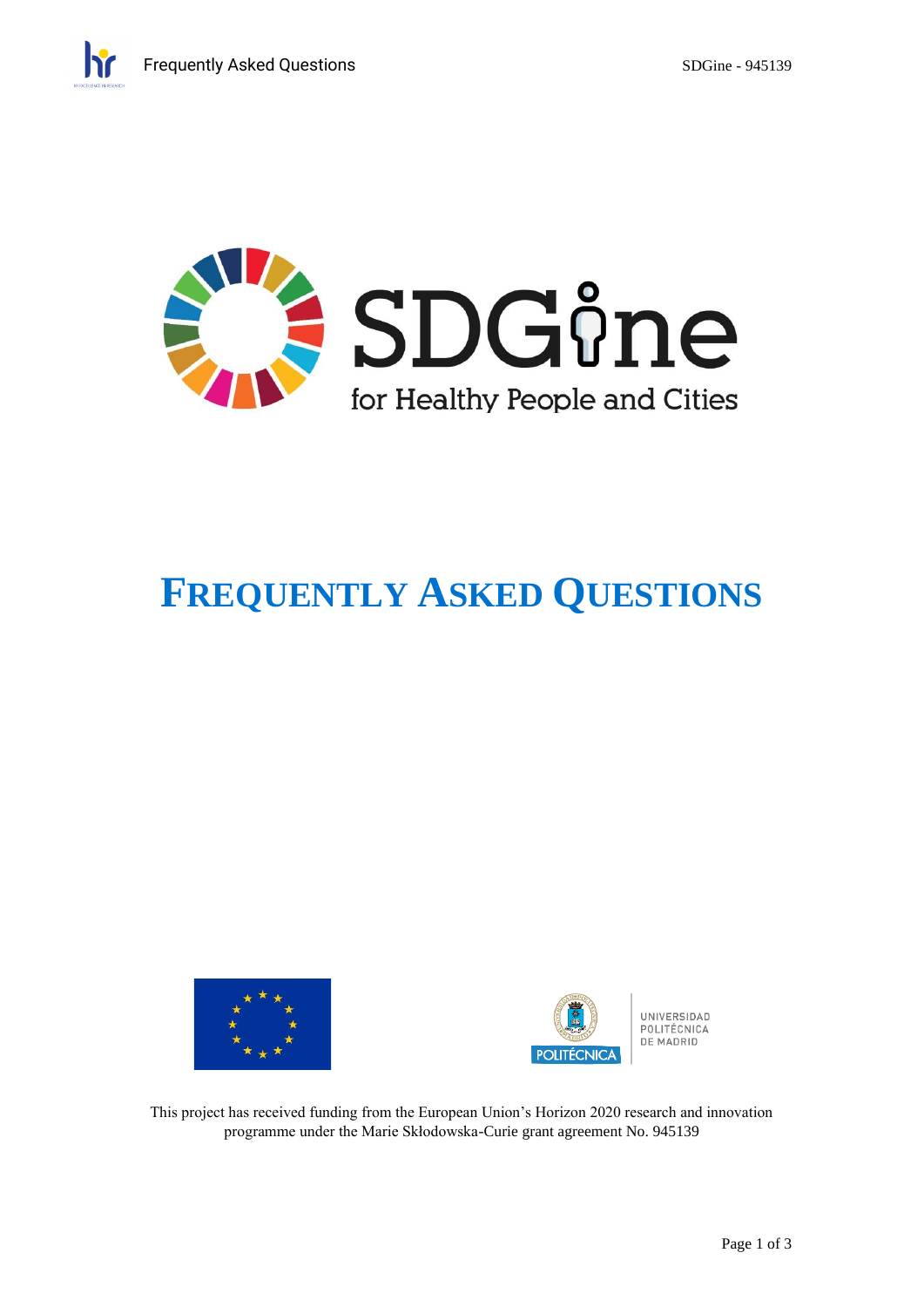## **TABLE OF CONTENTS**

# **1. CALL FOR APPLICANTS**

#### <span id="page-1-0"></span>**1.1.How many positions are funded?**

UPM offers **12 funded positions that can be chosen from the 22 research lines published** with matching supervisors (candidates will choose the line they want to apply for). The 12 selected ESRs will be the ones with the best scores for a selected pair of research lines (for example 1A and 1B).

## **1.2.Can I submit more than one application to the call?**

It is strongly recommended you submit just one application for one research line.

## **1.3.I already have a doctoral degree. Can I apply for the fellowship for a second doctoral degree?**

No, this call for is for Early-Stage Researchers who are between the first and fourth years of their research career and have not been awarded a doctoral degree.

## **1.4.Can I apply for a position if I am in my final year of studies in a country outside the European Higher Education Area?**

Yes, if you are studying in a University not adapted to the European Higher Education Area you must have completed a degree that gives access to doctoral studies by 21 August 2021, provided that you are eligible for a doctoral programme in the country where your University is located.

## **1.5.Are the contracts compatible with other grants or fellowships?**

No, the employment contracts are incompatible with any other grant or contract, with payments that imply a contractual link of a similar nature, or with activities that may prevent the individual from dedicating him/herself exclusively to the work that is the object of the contract.

## **1.6.Is there an age limit to apply for the positions?**

No, only the years of research experience will be considered, not the physical age of the candidates.

## **1.7.What is the mobility criterion (Marie Skłodowska-Curie actions mobility rule)?**

Applicants may not have resided or carried out their main activity in Spain for more than 12 months in the 3 years prior to the call deadline. Short stays, such as holidays in Spain, will not be taken into account.

For example, the call deadline is August 21 2021, which implies that from August 21 2018 to August 21 2021 the eligible candidate must have resided or carried out their main activity in a